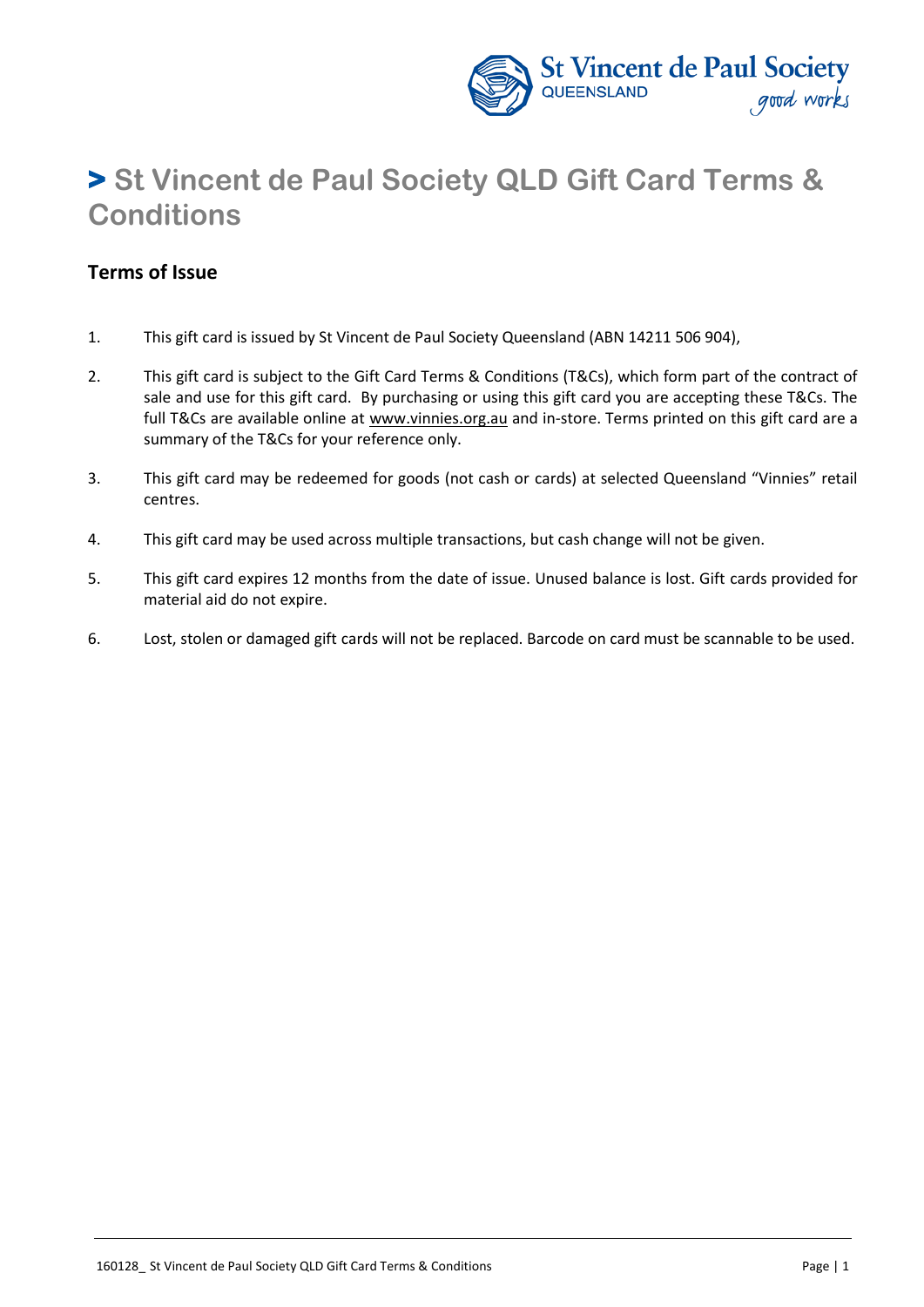

## **St Vincent de Paul Society QLD Gift Card Terms & Conditions**

#### **1. Who issues the gift card?**

1.1 Gift cards are issued by St Vincent de Paul Society Queensland (ABN 14211 506 904) of 10 Merivale Street, South Brisbane, QLD 4101, herein referred to as "we" or "us".

#### **2. Subject to these terms & conditions**

- 2.1 Gift cards are issued subject to these terms and conditions.
- 2.2 These terms and conditions form part of the legally binding contract arising:
	- (a) between us and the original purchaser when a gift card is purchased; and
	- (b) between us and the bearer when the bearer redeems a gift card.

#### **3. Who can redeem gift cards?**

- 3.1 Gift cards are transferable from the original purchaser.
- 3.2 Gift cards may be redeemed by the bearer.

#### **4. Where can gift cards be redeemed?**

- 4.1 Gift cards may be redeemed in select Queensland "Vinnies" retail centre.
- 4.2 Gift cards may not be redeemed outside Queensland.
- 4.3 We reserve the right to open new "Vinnies" retail centres, close existing "Vinnies" retail centres or change the opening hours of "Vinnies" retail centres in our absolute discretion. Such changes do not entitle you to return gift cards for a refund.

#### <span id="page-1-0"></span>**5. When can gift cards be redeemed?**

- 5.1 Gift cards may be redeemed within 12 months of the date of issue.
- 5.2 Gift cards expire 12 months from the date of issue and after that time we will no longer honour them. Unused balances will not be refunded. Gift cards provided for material aid do not expire.
- 5.3 The gift card will state one or both of the date of issue or the expiry date.

#### **6. How can gift cards be redeemed?**

- 6.1 Gift cards may be redeemed in multiple transactions. Where the redeemed value is less than the value on the gift card, the remaining value will be available for use in later transactions (subject to clause [5\)](#page-1-0). The remaining value will not be displayed or noted on the gift card itself.
- 6.2 Gift cards may be combined with other payment means (for example cash, credit card, EFTPOS or other gift cards) in a single transaction.
- 6.3 Gift cards can be redeemed for goods only.
- 6.4 Gift cards cannot be redeemed for cash or for new cards.
- 6.5 Gift cards cannot be returned for a refund, reloaded, consolidated to a new gift card or split into multiple gift cards.
- 6.6 Where goods have been paid for with gift cards, those goods cannot be returned for a refund simply because you have changed your mind. Nothing in these terms and conditions seeks to limit your rights under the Australian Consumer Law.